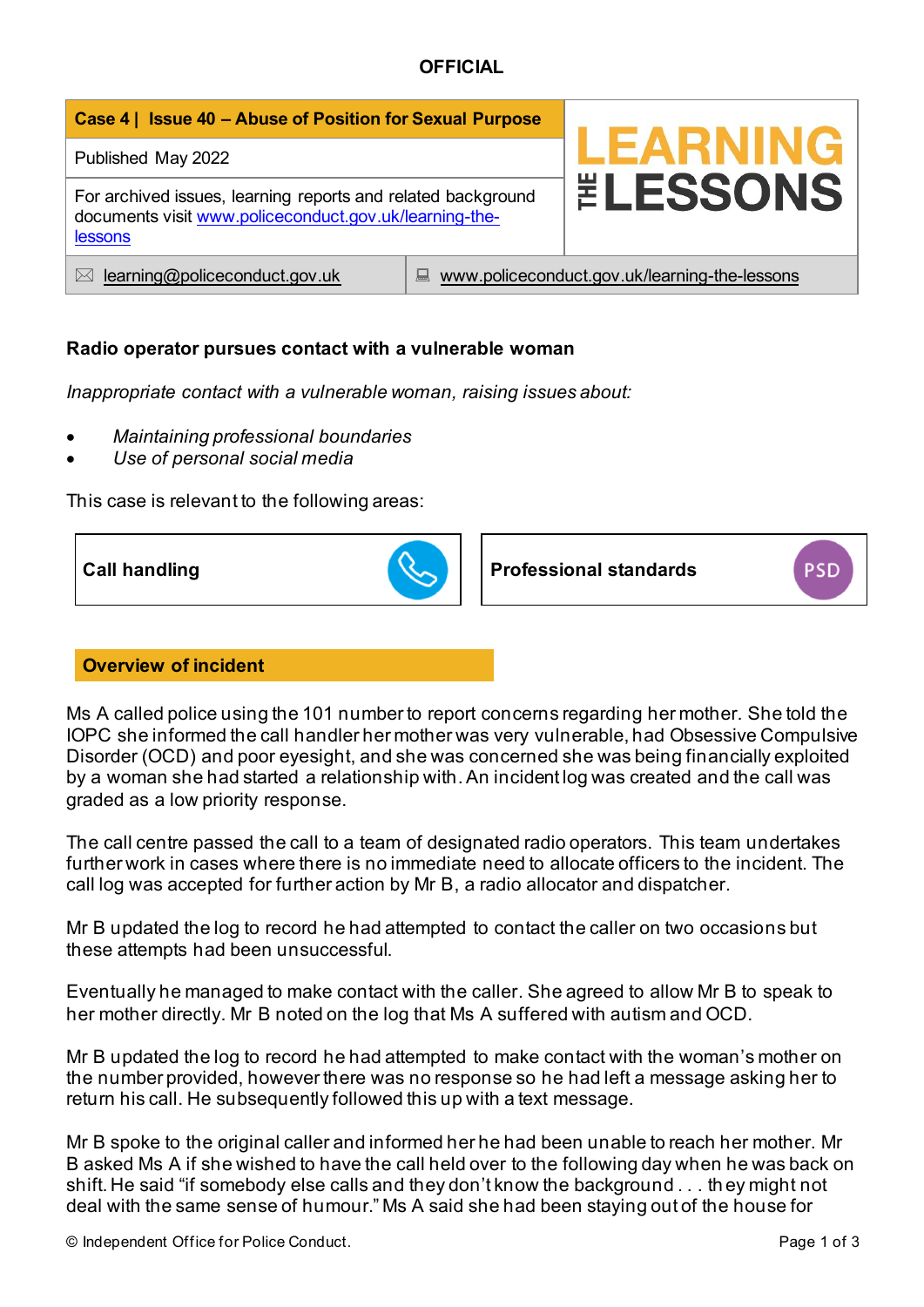some time. Mr B offered to call her the next day to check if she was ok, and she accepted the offer.

Mr B asked Ms A whether she felt safeguarded and if she was going to be ok. Ms A said she would wait and see what happened when she got home, and if her mother got angry, she would probably go out again.

Mr B asked Ms A whether she was on social media. Ms A told Mr B she did not have as much support as she would like, but she did have a Community Psychiatric Nurse (CPN) and a social worker, but often she could not get through to them. Mr B asked her if she had any friends she could talk to.

Ms A and Mr B agreed that the incident would be deferred to the following day so he could follow up the incident himself, rather than delegate to another member of staff. Mr B offered a reference number for the call.

The next day Mr B called Ms A as arranged. Ms A confirmed her mother had not come home last night. Ms A confirmed her mother's behaviour was not unusual, and sometimes she stayed away from home for up to two nights when she wanted space.

Mr B started to talk to Ms A about where she was living and her finances.

Mr B talked about how his mother had recently gone into a nursing home and how it had left a gap in his life. He went on to say he was on Facebook and was looking for groups to join.

At the end of the conversation, Mr B confirmed he would attempt to make contact with the woman's mother and call her back once he had tried. Mr B said "Thank you, you are really nice, I've enjoyed talking to you." Ms A responded "Thank you, thank you so much officer (laughs) and I wish the best for you as well."

Mr B told Ms A he would like to speak to Ms A outside of work, but he did not know if it would be appropriate. Ms A responded "Erm I could, I don't know, but you are an officer so I'm pretty sure I can trust you."

Mr B made a further call to Ms A after trying to contact her mother without success, and asked her to confirm the contact number. Mr B said he was off for a few days so the call would be picked up by a colleague. Mr B mentioned the possibility of treating the woman as a missing person if Ms A hadn't seen her for a few days.

The conversation continued and Ms A spoke to Mr B about her relationship with her mother generally.

As the call continued, Mr B told Ms A he would like to talk to her more and get to know her better. He asked if she wanted to go for a coffee. Ms A did not respond.

Later, Mr B asked her if she was on social media, and she said she was on Facebook. He asked if he could friend her on there, and she replied "if you want to". Mr B asked again, and added "if not do you mind if I text you?" Ms A replied that it was ok.

A few hours later Mr B called Ms A to update her on the attempts he had made to contact her mother. He informed her he had still not been able to make contact. There was a discussion about how to handle the situation. An agreement was made to close the log. Ms A agreed to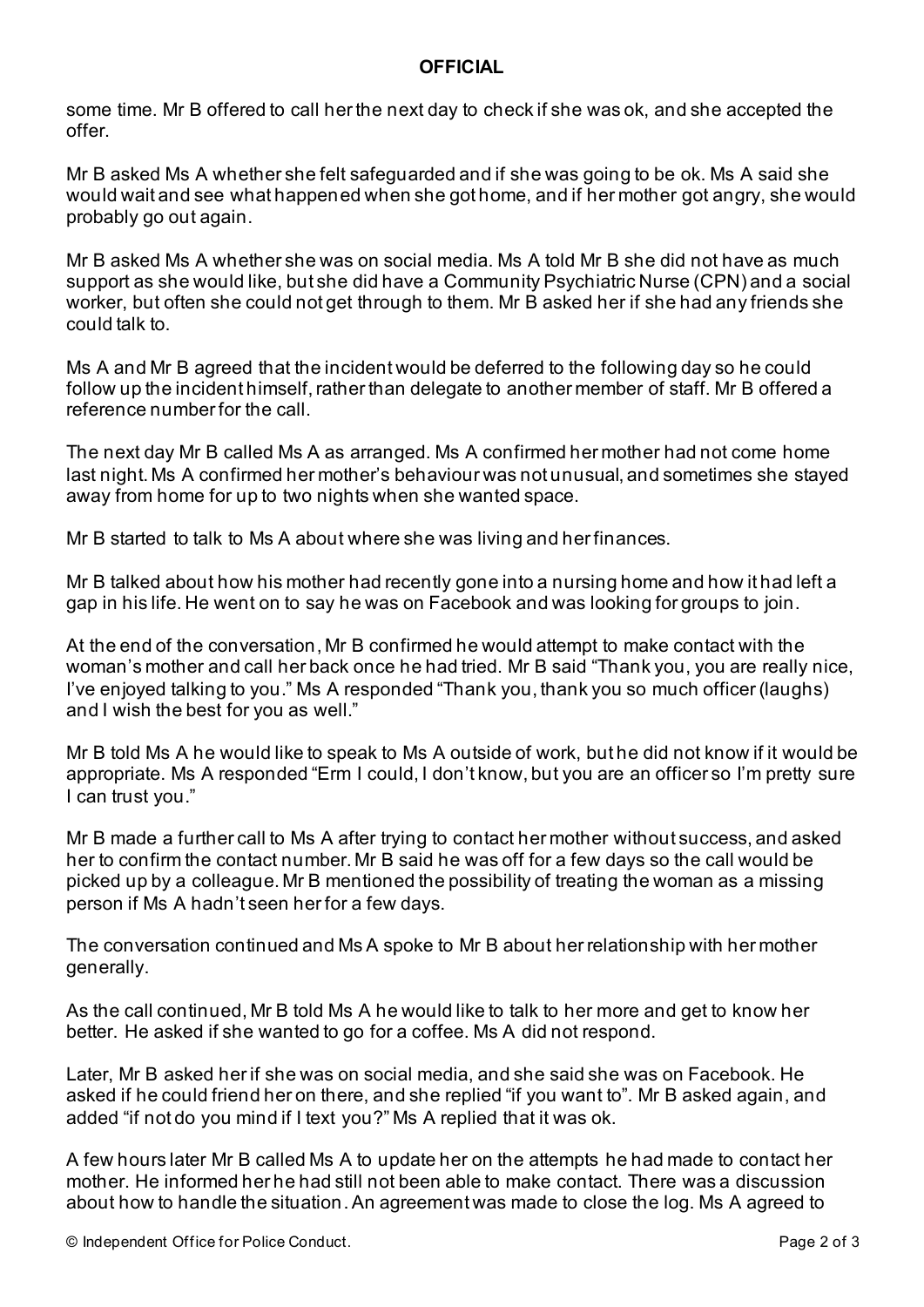inform him once she had made contact with her mother and if she still felt she was in a vulnerable relationship.

Later that evening Mr B contacted Ms A via Facebook Messenger and they exchanged a number of messages. Mr B again invited Ms A for coffee.She said she would think about it. He asked her to provide a picture of herself, but she refused.

Ms A agreed to make a complaint to the police after speaking to her advocate about her contact with Mr B.

When asked by the IOPC how the actions of Mr B had affected her, she described how initially she was worried that it was her who had done something wrong. However, her advocate assured her she had done nothing wrong.

#### **Type of investigation**

IOPC independent investigation

#### **Findings and recommendations**

1. No organisational learning recommendations were identified during this investigation.

### **Other action taken by this police force**

- 1. The force's internal newsletter covered the issue of sexually predatory behaviour and informed staff about the force's anonymous reporting line to the counter corruption unit. Within the same article, the force informed staff about a training programme which would focus on sexual harassment and abuse.
- 2. The force has engaged with three local charities and employed a Sexual Harassment Associate and Project Manager. This role is responsible for developing a sexual harassment policy and training for staff.
- 3. The force has created an online forum which allows staff to talk openly about issues that matter to them. Issues discussed have included sexual harassment in the workplace.

#### **Outcomes for officers and staff**

#### **Mr B**

- 1. Mr B was found to have a case to answer for gross misconduct.
- 2. A gross misconduct hearing was convened and Mr B was dismissed without notice.
- 3. Mr B appealed against the dismissal, but the original decision was upheld.